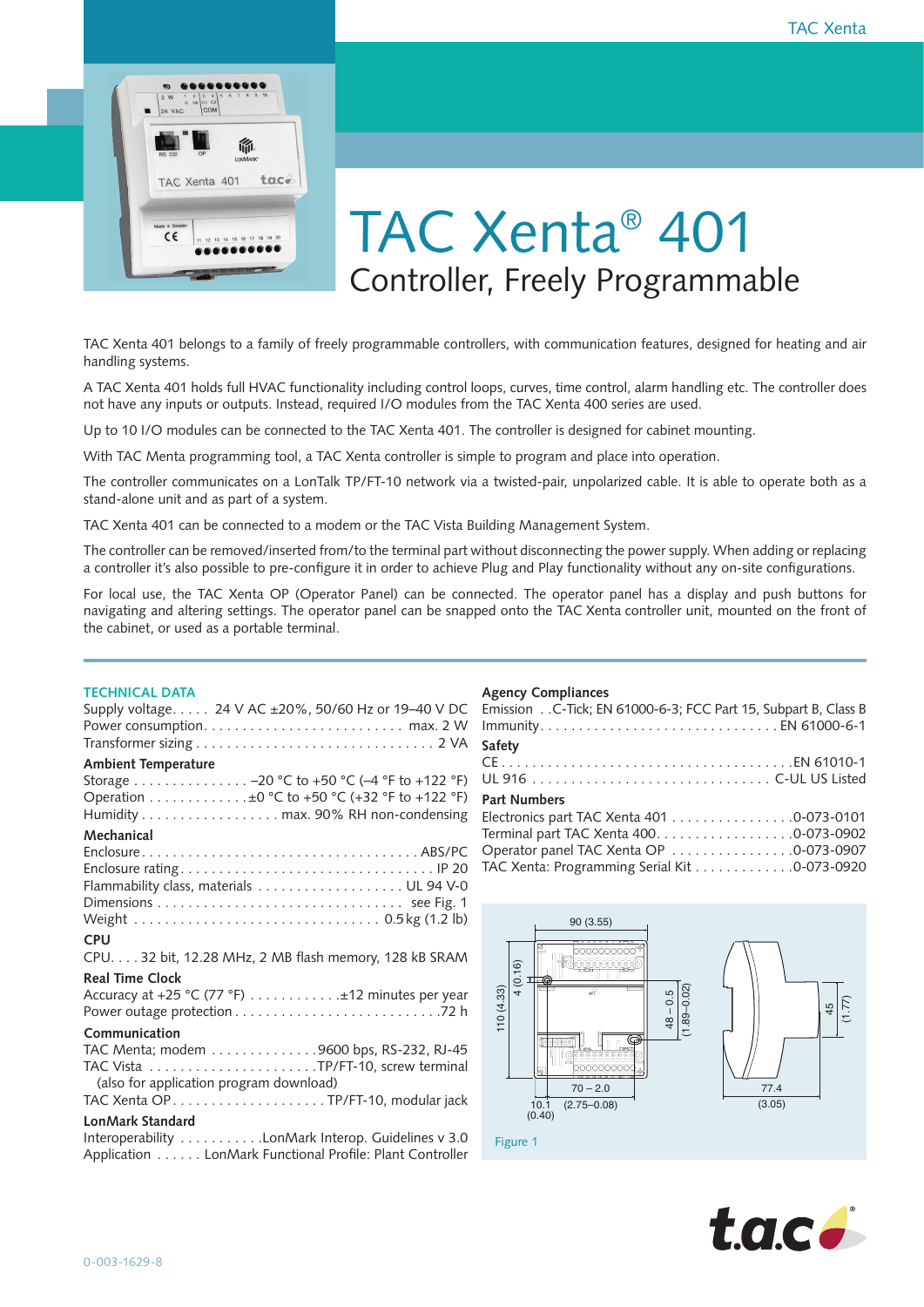# **DESIGN**

The TAC Xenta 401 controller has been designed as a general purpose controller. It is normally mounted in a cabinet, with several controllers collected per floor or per building. Its I/O modules can be mounted in close proximity to the controlled equipment, thereby minimizing the wiring required.

TAC Xenta 401 is microprocessor based. It consists of a terminal and electronics mounted together (Fig. 2).

TAC Xenta 401 can, via its I/O modules, be interfaced with a wide variety of field sensors/transducers and controlled devices.

# **Local Operator Panel**

The TAC Xenta OP (Operator Panel) is a small operator panel which can be connected to the unit through its enclosure. The operator can read the point status, perform manual override, read measured values, alter set points etc., from the operator panel.

The functions are selected from menus. Access to the unit is enabled by using an access code. It is possible to access other TAC Xenta units on the same network.

# **Power Outage Protection**

With non-volatile (flash) memory, the unit will start up with user settings and work normally after a power outage.

# **Real Time Clock**

The real time clock provides data such as year, month, date, day, hour, minute and second. A built-in capacitor maintains operation of the clock for at least 72 hours in the event of a power outage.

# **Daylight Saving Time:**

**European, Australian or USA/Canada** Once set, Daylight Saving Time (DST) is fully automatic. The change-over date and the number of hours to change are programmable. This function can also be disabled.



## **LonWorks SNVT Support**

The use of Standard Network Variable Types (SNVT), in accordance with the Echelon specification, makes it possible to communicate with nodes made by other manufacturers.

# **I/O MODULES**

TAC Xenta 401 has no inputs or outputs by itself. Instead, the required number of I/O modules from the TAC Xenta 400 series are used.

The TAC Xenta 401 can have up to 10 I/O modules.

The table gives an overview of the different numbers of inputs and outputs.

DI, DO: Digital input, output

- UI: Universal input
- TI: Thermistor input
- AO: Analog output

The Xenta 4x2 modules have manual overrides for the DO or AO, and/or DI status indication, where applicable.

# **SOFTWARE FEATURES**

With the assistance of TAC Menta, a graphical programming tool using Functional Block Diagrams (FBDs), the TAC Xenta 401 may be easily adapted to different control and monitoring tasks.

The basic software includes pre-programmed routines for:

- reading of digital inputs (alarms, pulse counting, interlocks)
- reading of universal inputs (individually selectable as analog or digital)
- control of digital outputs
- control of analog outputs
- on and off delays
- pulse counting (digital inputs only)
- alarm handling; alarm conditions may be detected via the digital or analog inputs

1 Status indication only when the corresponding universal inputs (UI) are used as digital inputs (DI).

I/O Module DI DO UI TI AO TAC Xenta 411/412 | 10 | – | – | – | – TAC Xenta 421/422 | 4 | 5 | – | – | – TAC Xenta 421A/422A<sup>1</sup> –  $\begin{vmatrix} 5 & 4^2 & -1 \end{vmatrix}$  –  $\begin{vmatrix} -1 & -1 & -1 \end{vmatrix}$ TAC Xenta 451/452<sup>1</sup> –  $\begin{vmatrix} -1 & -1 & 4^3 & 4 & 2 \end{vmatrix}$ TAC Xenta 451A/452A<sup>1</sup> –  $\begin{vmatrix} -2 & 8^2 & -1 \end{vmatrix}$  – 2 TAC Xenta 471 –  $\begin{vmatrix} - & 1 & - & 8^4 & - & - \end{vmatrix}$  –  $\begin{vmatrix} - & 1 & - & - \end{vmatrix}$ TAC Xenta 491/492 – – – – – – – – – – – 8

2 1.8/10 kΩ TI, 0–10 V DC, 0–20 mA, DI

3 1.8 kΩ TI, 0–10 V DC, DI

4 0–10 V DC, 0–20 mA

- equipment run time totals on selected objects
- programs for optimum start/stop
- control characteristic curves
- outdoor temperature compensating control curves
- PID control loops (loops may be connected in cascade)
- trend logging for up to 50 channels
- local level operator interface via TAC Xenta OP (Operator Panel)
- network communication according to the LonTalk protocol
- communication with the TAC Vista Building Management System via modem
- connection to 10 I/O modules

The basic software is adapted to the current application by connecting preprogrammed functional blocks and by adjusting the relevant parameters. These connections and parameters are stored in non-volatile memory.

The parameters may be changed during ongoing operation either from the TAC Vista Building Management System or locally from the TAC Xenta OP (Operator Panel).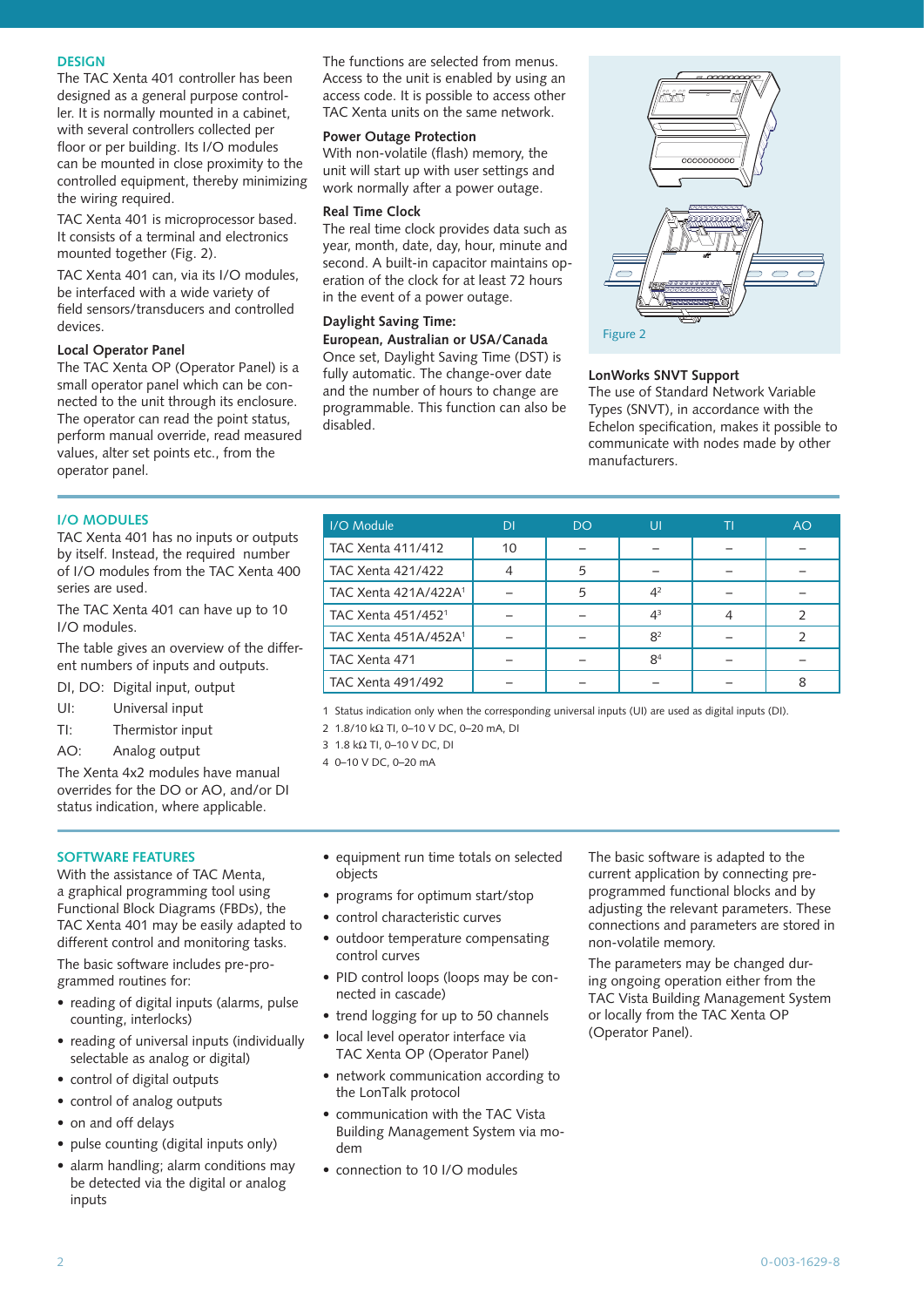# **COMMUNICATION**

## **LonWorks Connection**

TAC Xenta controllers communicate with each other using a common network, LonWorks TP/FT-10.78 kbps.

Associated I/O modules also connect to the network. An I/O modules can only be associated with one controller.

## **TAC Vista Building Management System**

When connected to a TAC Vista Building Management System, the operating conditions of the fans, pumps, heat exchangers, etc. can be monitored in color graphics or printed reports.

Temperatures and alarms can be read, while setpoints, time settings may be altered as required.

TAC Xenta controllers can be reached from TAC Vista in one of the following ways:

- 1 Any controller in the network via a PCLTA card or via a TAC Xenta 511 or 911 acting as an LTA.
- 2 A specific controller via the RS-232 connection. (All versions starting with  $v 3 x$ )
- 3 Any base unit in the network via TAC Xenta 901 LonTalk adapter (and an optional modem connection), with the added possibility for the base unit to initiate the dial-up (the latter only for v 3.2).

Starting with v 3.1, application programs generated in TAC Menta may be downloaded from TAC Vista via the network.

## **TAC Xenta Operator Panel Port**

The TAC Xenta OP (Operator Panel) is also connected to the network and can thus act as an operator panel for other units in the network. The connection is made via the modular jack on the front of the controller or directly, using the network cable.

#### **RS-232 Port**

The TAC Xenta 401 controller has an RS-232 port. This port is intended for connection to a PC using the TAC Menta programming tool for loading and commissioning the application program.

The port can also be used for connection via modem between TAC Vista and specific TAC Xenta 401 units (see 2 under "TAC Vista Building Management System" above).

# **SYSTEM CONFIGURATIONS**

The TAC Xenta 401 controller can be used in different configurations;

- as a stand-alone unit (together with the required I/O modules)
- as a controller (with operator panel) in a small network, with extra I/O modules as required
- as a controller (with operator panel) and other equipment in a full network with suitable adapters, possibly connected to a TAC Vista Building Management System

Fig. 3 shows an example of a networked TAC Xenta configuration.

Sensors and actuators on the field level are mostly connected to the conventional inputs and outputs of the I/O-modules.

Some external units, however, may connect directly to the network to communicate input/output data, using Standard Network Variables Types (SNVTs).



## **TAC XENTA NETWORK AND UNIT PERFORMANCE**

#### **Per TAC Vista Server**

| Per TAC Xenta 401 Unit                                  |
|---------------------------------------------------------|
|                                                         |
| No. of STR350/351 (non-SNVT mode) 4                     |
| No. of subscriptions*                                   |
|                                                         |
|                                                         |
| Trend Logging in TAC Xenta 401 (from v 3.3)             |
|                                                         |
|                                                         |
| Total logging cap. approx. 7,000 floating point numbers |
| or approx. 15,000 integers                              |
|                                                         |
|                                                         |

#### **Application Size**

\* Subscriptions can utilize Standard Network Variable Types (SNVTs) or TAC Network Variables (TACNVs). These can be combined if the following restrictions are observed: the sum of the TACNV subscriptions and the number of SNVT members (no. of values in structured SNVTs) does not exceed the stated figures.